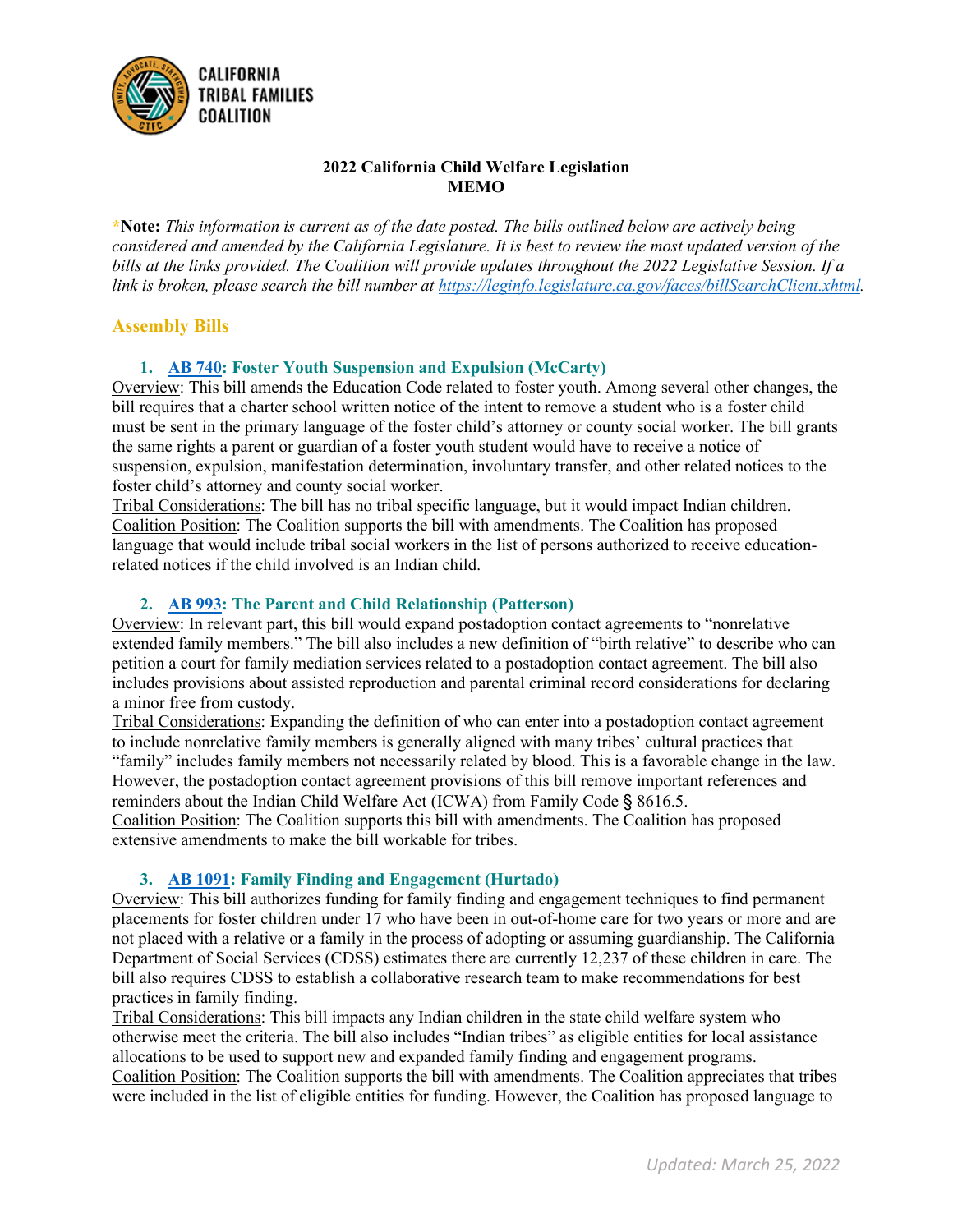

the bill sponsor to include "tribal representatives" as a required category of persons on the CDSS collaborative research team to ensure that tribal input is included in establishing family finding best practices.

# **4. [AB 1794:](https://leginfo.legislature.ca.gov/faces/billTextClient.xhtml?bill_id=202120220AB1794&search_keywords=indian+child) Post Adoption Contact Agreement: Reinstatement of Parental Rights (Gipson)**

Overview: This bill allows children or nonminor dependents for whom the parental rights of their parent(s) were terminated to petition the court to reinstate parental rights in certain situations. The court must order a hearing if it appears reinstating parental rights would be in the best interest of the child/nonminor dependent. If, by clear and convincing evidence, the court finds reinstating parental rights would be in the child/nonminor dependent's best interest, then rights shall be reinstated regardless of when the rights were terminated. This bill also permits postadoption contact agreements with siblings with whom a child did not have a preexisting relationship.

Tribal Considerations: The bill includes language that requires notice to be sent to the child/nonminor dependent's tribe when a hearing is set to consider reinstating parental rights. However, while the bill extends to children who have been adopted in the state court system, it does not extend to tribal customary adoption (TCA) cases. Parental rights are not fully terminated in tribal customary adoption cases, but some rights may be modified, so the authority this bill grants to reinstate parental rights may still be wanted/needed in some TCA cases.

Coalition Position: The Coalition supports the bill with amendments. The Coalition has proposed language that would extend the authority to petition for reinstatement of parental rights to tribal customary adoptions for Indian children and nonminor dependents.

## **5. [AB 2176:](https://leginfo.legislature.ca.gov/faces/billNavClient.xhtml?bill_id=202120220AB2176) Live Birth Registration (Wood)**

Overview: This bill extends the deadline to register a live birth with the local registrar from 10 days to 21 days following a child's birth.

Tribal Considerations: The co-authors proposed the bill to honor and recognize the sacred ceremonial blessing and naming of a newborn that some tribes and other cultures recognize as important to traditional lifeways (which often takes 10 or more days), while ensuring parents can remain in compliance with the birth registration laws.

Coalition Position: The Coalition supports this bill.

## **6. [AB 2259:](https://leginfo.legislature.ca.gov/faces/billTextClient.xhtml?bill_id=202120220AB2259) Foster youth: substance use disorders (Berman)**

Overview: This bill establishes a grant program through CDSS and the State Department of Health Care Services for the development and implementation of evidenced-based models for serving foster youth with substance use disorders.

Tribal Considerations: Tribes are not included in the list of eligible entities for the grant funding. The language establishing the stakeholder development group is broad enough by including "other stakeholders, as determined by the department" that tribes could be involved in the creation of the program, but there is no requirement to include tribal representatives even though Indian foster youth are impacted by substance use disorders just like other foster children and youth.

Coalition Position: The Coalition supports the bill with amendments. The Coalition has proposed language to the bill sponsor to include tribes as entities eligible for the grant funding and tribal representatives as a required category of persons on the development stakeholder group.

## **7. [AB 2306:](https://leginfo.legislature.ca.gov/faces/billNavClient.xhtml?bill_id=202120220AB2306) Foster Care (Cooley)**

Overview: This bill requires CDSS to license specialized residential facilities for foster care transitionaged youth between 16-21. The bill also authorizes funding for short-term residential therapeutic programs (STRTPs) beginning in July 2023 to reimburse eligible claims of property damage up to \$10,000 arising out of care of a foster child or nonminor dependent. The bill additionally would require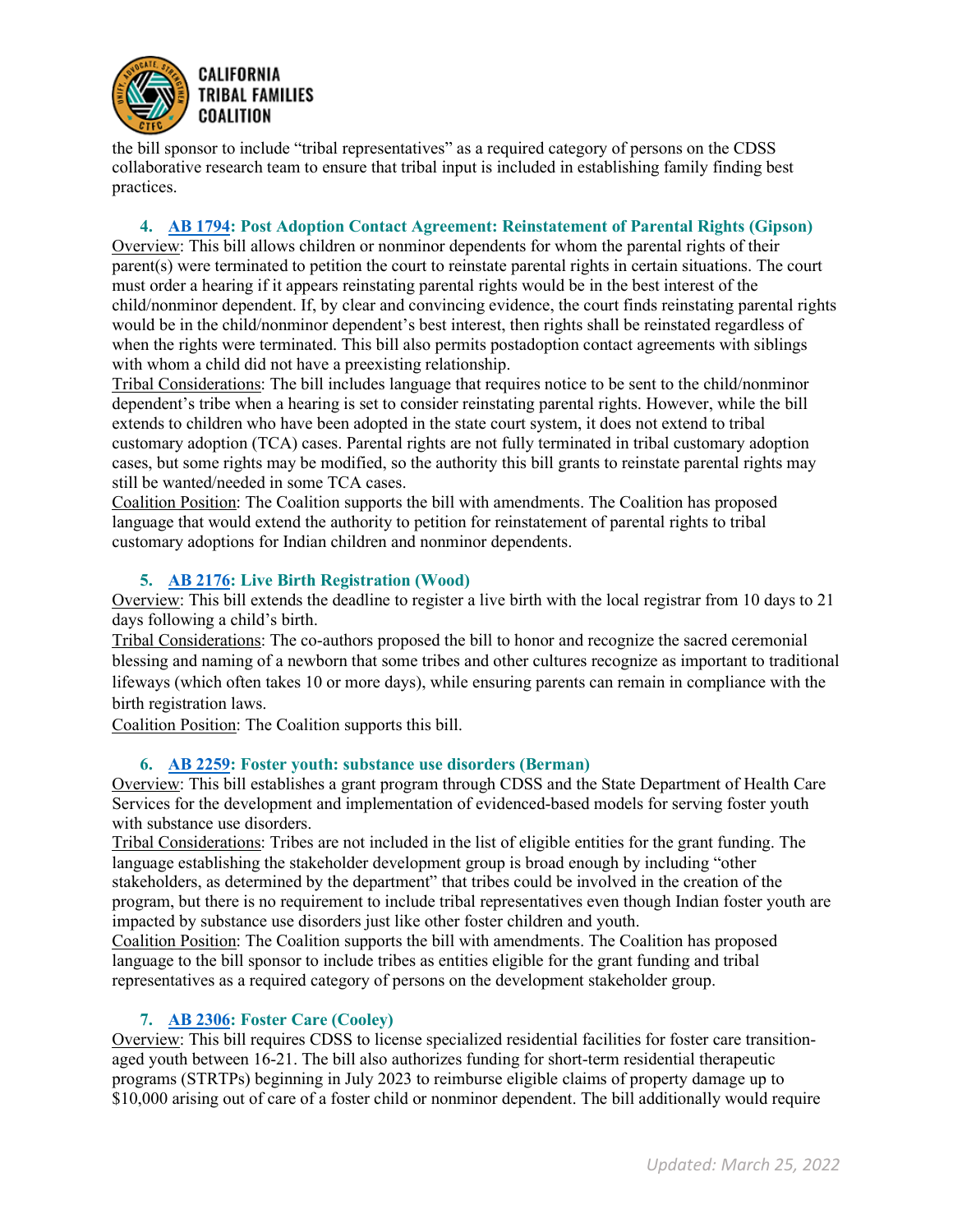

CDSS to provide legal representation on behalf of a resource family, tribally approved home, or STRTP if the property damage exceeds the allowable amount.

Tribal Considerations: The bill impacts foster caregivers of Indian children in the state child welfare system. The bill language includes tribally approved homes in the caregivers that are eligible for property damage recovery and legal representation.

Coalition Position: The Coalition supports this bill.

# **8. [AB 2309:](https://leginfo.legislature.ca.gov/faces/billNavClient.xhtml?bill_id=202120220AB2309) Guardianships (Friedman)**

Overview: The bill requires that if a parent designates a specific guardian for a child removed from their custody, unless the court finds by a preponderance of the evidence that there is a clear and present threat to the child's safety, the court must place the child with the specified guardian.

Tribal Considerations: This bill, as currently written, could cause confusion about whether the statutorily required placement preferences in ICWA and WIC § 361.31 apply in voluntary proceedings where a parent designates a specific guardian. However, ICWA and WIC § 361.31 placement preferences would still apply.

Coalition Position: The Coalition supports the bill with amendments. The Coalition has proposed clarifying language to the bill sponsor that affirms WIC § 361.31 would still apply and that placement preferences must be safeguarded.

# **9. [AB 2665:](https://leginfo.legislature.ca.gov/faces/billNavClient.xhtml?bill_id=202120220AB2665) Blind Removals Pilot Project (Carillo/formerly AB 656)**

Overview: This bill would establish a three-year pilot program in five counties to pilot a "blind removal strategy" for decision-making about whether a child should be removed from their home. A blind removal program typically redacts certain demographic information, including race and domicile information, about the child and parents involved in a report of abuse or neglect. Blind removal programs have been used in only a few counties around the country, and the data outcomes about whether the model safely decreases overrepresentation of Black and Native children in the child welfare system is inconclusive. There is no information available about how blind removal strategies work with ICWA or how to ensure that ICWA requirements remain intact.

Tribal Considerations: While tribes certainly want to address racial disparities in the child welfare system as this bill, and blind removal strategies more broadly, aims to do, there has seemingly been no consideration for how blind removals relate to ICWA protections. There must be safeguards in place that ensure tribes can be involved in decision making about Indian children and, most importantly, to ensure that all ICWA requirements remain intact.

Coalition Position: The Coalition opposes this bill. Until there are clear strategies for how a blind removal program can be implemented without harming ICWA protections, the Coalition does not support piloting the program in five counties.

## **Senate Bills**

## **1. [SB 384:](https://leginfo.legislature.ca.gov/faces/billNavClient.xhtml?bill_id=202120220SB384) Relative Placement Family Finding (Cortese)**

Overview: This bill requires 1) county welfare departments to notify CDSS and the State Foster Care Ombudsperson by January 1, 2023, whether the county adopted a suggested family finding practice from [All County Letter 18-42;](https://www.cdss.ca.gov/Portals/9/ACL/2018/18-42.pdf?ver=2018-04-09-132626-940) and 2) social workers and probation officers to identify relatives and kin to connect a child with them for possible placement.

Tribal Considerations: There is no tribal specific language in the bill. However, the provisions would impact family finding for Indian children removed from their parents or guardians.

Coalition Position: The Coalition supports this bill with amendments. The Coalition has proposed an amendment that would add language clarifying that for an Indian child, family finding must include contacting the Indian child's tribe to identify relatives and kin.